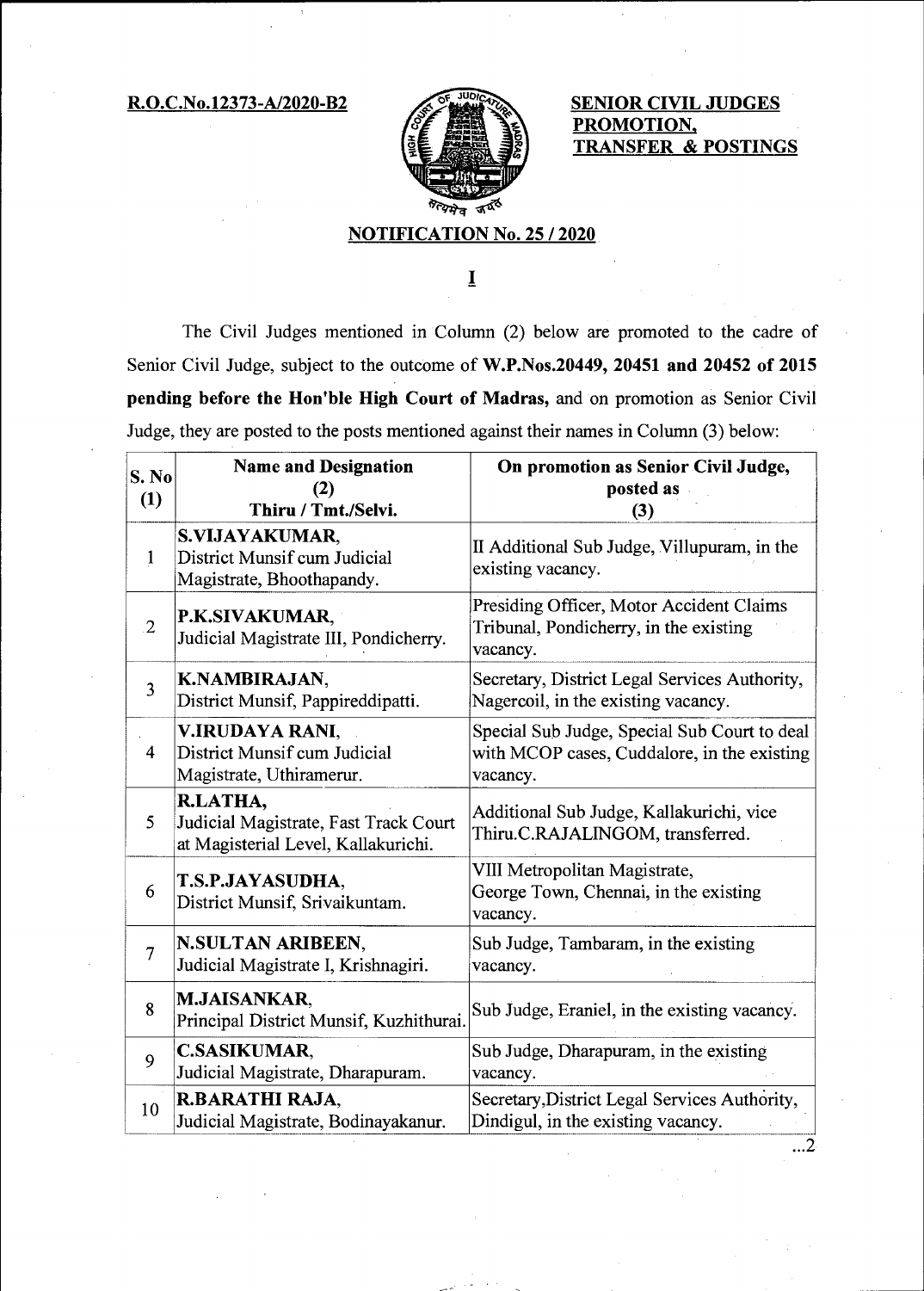| S. No<br>(1) | <b>Name and Designation</b><br>(2)<br>Thiru / Tmt./Selvi.                                      | On promotion as Senior Civil Judge,<br>posted as<br>(3)                                                  |
|--------------|------------------------------------------------------------------------------------------------|----------------------------------------------------------------------------------------------------------|
| 11           | C.VEDIYAPPAN,<br>Judicial Magistrate, Sulur.                                                   | I Additional Sub Judge, Tiruchirappalli, in<br>the existing vacancy.                                     |
| 12           | R.MOHANA,<br>District Munsif, Devakottai.                                                      | Sub Judge, Sivagangai, in the existing<br>vacancy.                                                       |
| 13           | N.MOHANRAJ,<br>Principal District Munsif, Karur.                                               | I Additional Sub Judge, Cuddalore, Vice<br>M.MURTHY, transferred.                                        |
| 14           | <b>R.PREMANAND,</b><br>Additional District Munsif cum<br>Judicial Magistrate, Vedasandur.      | Sub Judge, Usilampatty, in the existing<br>vacancy.                                                      |
| 15           | P.M.RAIKHANA PARVEEN,<br>District Munsif cum Judicial<br>Magistrate, Madukarai.                | II Additional Sub Judge, Salem, Vice<br>P.CHANDRASEKAR, transferred.                                     |
| 16           | A.TAMILSELVAN,<br>Judicial Magistrate, Sathyamangalam.                                         | Secretary, District Legal Services Authority,<br>Krishnagiri, in the existing vacancy.                   |
| 17           | S.SARANYA,<br>Judicial Magistrate, Rasipuram.                                                  | Secretary, District Legal Services Authority,<br>Tiruvarur, in the existing vacancy.                     |
| 18           | M.SAMUNDEESWARI PRABHA,<br>District Munsif cum Judicial<br>Magistrate, Tiruppathur.            | Special Sub Judge, Special Sub Court to deal<br>with LAOP cases, Tiruvallur, in the existing<br>vacancy. |
| $-19$        | P.T.JENIFER,<br>Judicial Magistrate (Fast Track Court<br>at Magisterial Level), Karur.         | Special Sub Judge, Special Sub Court to deal<br>with LAOP cases, Cuddalore, in the existing<br>vacancy.  |
| 20           | K.MUNIRAJA,<br>I Additional District Munsif,<br>Coimbatore.                                    | Special Sub Judge, Special Sub Court to deal<br>with MCOP cases, Coimbatore, in the<br>existing vacancy. |
| 21           | T.RAJA KUMAR,<br>Principal District Munsif, Nagercoil.                                         | Sub Judge, Panruti, in the existing vacancy.                                                             |
| 22           | L.SHAKILA,<br>Judicial Magistrate VI,<br>Tiruchirappalli.                                      | Sub Judge, Perambalur, in the existing<br>vacancy.                                                       |
| 23           | <b>S.THANGARAJ,</b><br>District Munsif cum Judicial<br>Magistrate,<br>Singampunari.            | Secretary, District Legal Services Authority,<br>Ramanathapuram, in the existing vacancy.                |
| 24           | <b>M.MANIKANDAN,</b><br>Judicial Magistrate, Fast Track Court<br>at Magisterial Level, Palani. | Sub Judge, Tiruttani, in the existing vacancy.                                                           |

 $\label{eq:2.1} \begin{split} \frac{1}{\sqrt{2}}\left(\frac{1}{\sqrt{2}}\right)^{2} &\frac{1}{\sqrt{2}}\left(\frac{1}{\sqrt{2}}\right)^{2} &\frac{1}{\sqrt{2}}\left(\frac{1}{\sqrt{2}}\right)^{2} &\frac{1}{\sqrt{2}}\left(\frac{1}{\sqrt{2}}\right)^{2} &\frac{1}{\sqrt{2}}\left(\frac{1}{\sqrt{2}}\right)^{2} &\frac{1}{\sqrt{2}}\left(\frac{1}{\sqrt{2}}\right)^{2} &\frac{1}{\sqrt{2}}\left(\frac{1}{\sqrt{2}}\right)^{2} &\frac{$ 

 $\sim 10^{11}$  .

 $\mathcal{A}^{\mathcal{A}}$ 

 $\label{eq:2.1} \begin{split} \mathcal{L}_{\text{max}}(\mathbf{r}) &= \mathcal{L}_{\text{max}}(\mathbf{r}) \mathcal{L}_{\text{max}}(\mathbf{r}) \mathcal{L}_{\text{max}}(\mathbf{r}) \mathcal{L}_{\text{max}}(\mathbf{r}) \mathcal{L}_{\text{max}}(\mathbf{r}) \mathcal{L}_{\text{max}}(\mathbf{r}) \mathcal{L}_{\text{max}}(\mathbf{r}) \mathcal{L}_{\text{max}}(\mathbf{r}) \mathcal{L}_{\text{max}}(\mathbf{r}) \mathcal{L}_{\text{max}}(\mathbf{r}) \mathcal{L}_{\text{max}}(\mathbf{r}) \$ 

 $\overrightarrow{...3}$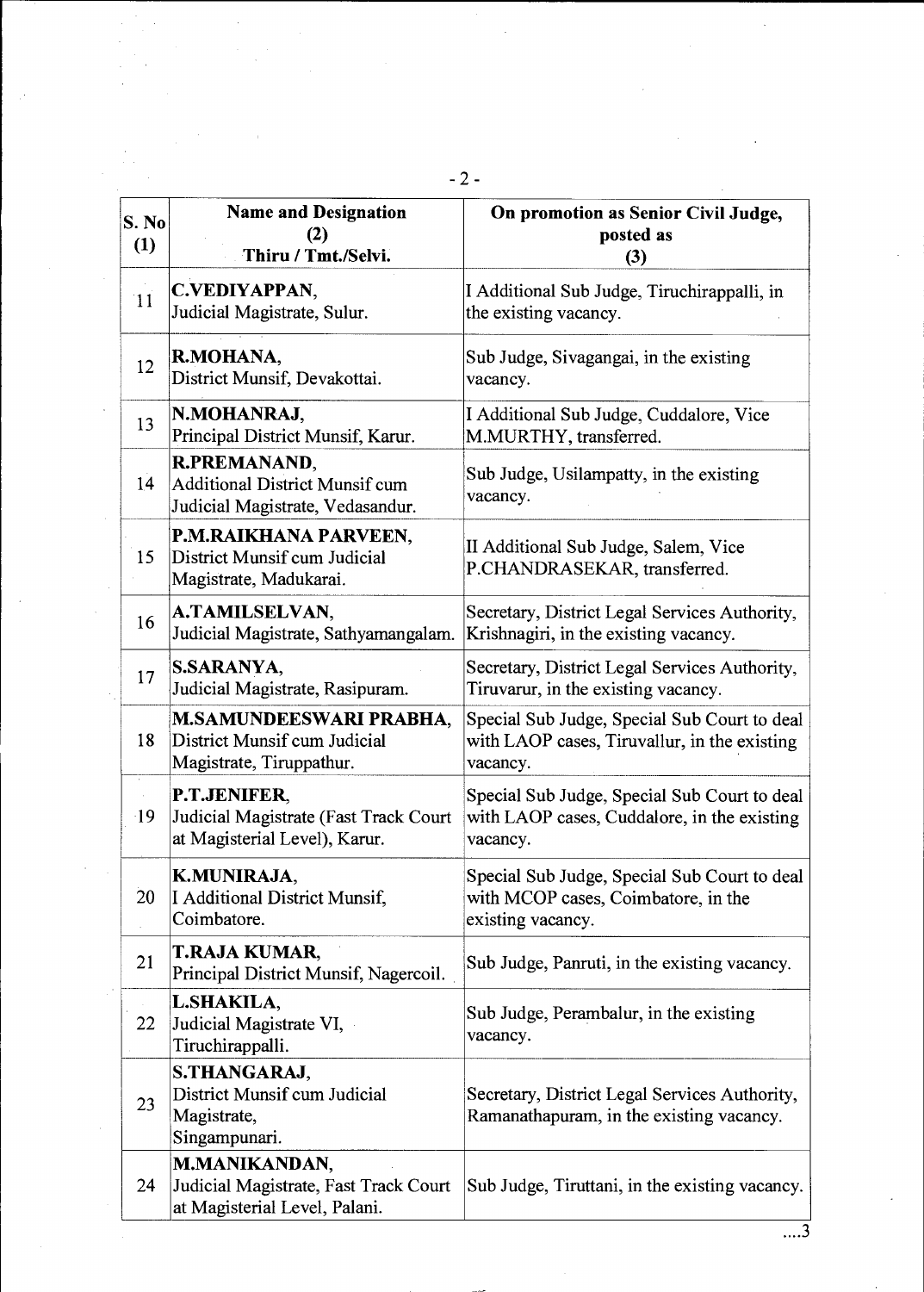| S. No<br>(1) | <b>Name and Designation</b><br>(2)<br>Thiru / Tmt./Selvi.               | On promotion as Senior Civil Judge,<br>posted as<br>(3)                                                     |
|--------------|-------------------------------------------------------------------------|-------------------------------------------------------------------------------------------------------------|
| 25           | K.BHARATHI,<br>District Munsif, Kangeyam.                               | Additional Sub Judge, Karur, Vice<br>R.SUNDARIAH, transferred.                                              |
| 26           | ANITHA ANAND,<br>Principal District Munsif, Vellore.                    | Secretary, District Legal Services Authority,<br>Vellore, in the existing vacancy.                          |
| 27           | <b>B.S.KALAIVANI,</b><br>Judicial Magistrate I, Erode.                  | Secretary, District Legal Services Authority,<br>Dharmapuri, in the existing vacancy.                       |
| 28           | H.MOHAMED ANSARI,<br>District Munsif, Krishnagiri                       | Sub Judge, Harur, in the existing vacancy.                                                                  |
| 29           | C.VIJAY KARTHIK,<br>Judicial Magistrate I, Karur.                       | Additional Sub Judge, Mayiladuthurai, in the<br>existing vacancy.                                           |
| 30           | <b>B.RAJA,</b><br>District Munsif, Udumalpet.                           | Sub Judge, Pollachi, in the existing vacancy.                                                               |
| 31           | <b>D.MOHANKUMAR,</b><br>Principal District Munsif, Cheyyar.             | Sub Judge, Palacode, in the existing vacancy.                                                               |
| 32           | <b>C.SURESH KUMAR,</b><br>District Munisif, Andipatty.                  | Secretary, District Legal Services Authority,<br>Nagapattinam, in the existing vacancy.                     |
| 33           | <b>R.RATHINAVEL PANDIAN,</b><br>District Munsif, Sivakasi.              | XXII Metropolitan Magistrate [Mobile<br>Court], Egmore, Chennai, in the existing<br>vacancy.                |
| 34           | S.SANTHANAKRISHNASAMY,<br>Judicial Magistrate IV, Coimbatore.           | III Additional Sub Judge, Coimbatore, in the<br>existing vacancy.                                           |
| 35           | <b>J.ANVAR SATHATH,</b><br>Judicial Magistrate III, Cuddalore.          | Sub Judge, Manamadurai, Vice<br>M.UDHAYAVELAVAN, transferred.                                               |
| 36           | N.ALICIA,<br>District Munsif cum Judicial<br>Magistrate, Gummidipoondi. | XXI Metropolitan Magistrate [Mobile<br>Court], Egmore, Chennai, in the existing<br>vacancy.                 |
| 37           | M.JAGADHEESAN,<br>Judicial Magistrate, Pandalur.                        | Special Sub Judge-II, Special Sub Court to<br>deal with MCOP cases, Villupuram, in the<br>existing vacancy. |
| 38           | S.NALINAKUMAR,<br>Judicial Magistrate III, Thanjavur.                   | Additional Sub Judge, Kumbakonam, Vice<br>T.BALAMURUGAN, transferred.                                       |

 $\frac{1}{4}$ 

 $\dots 4$